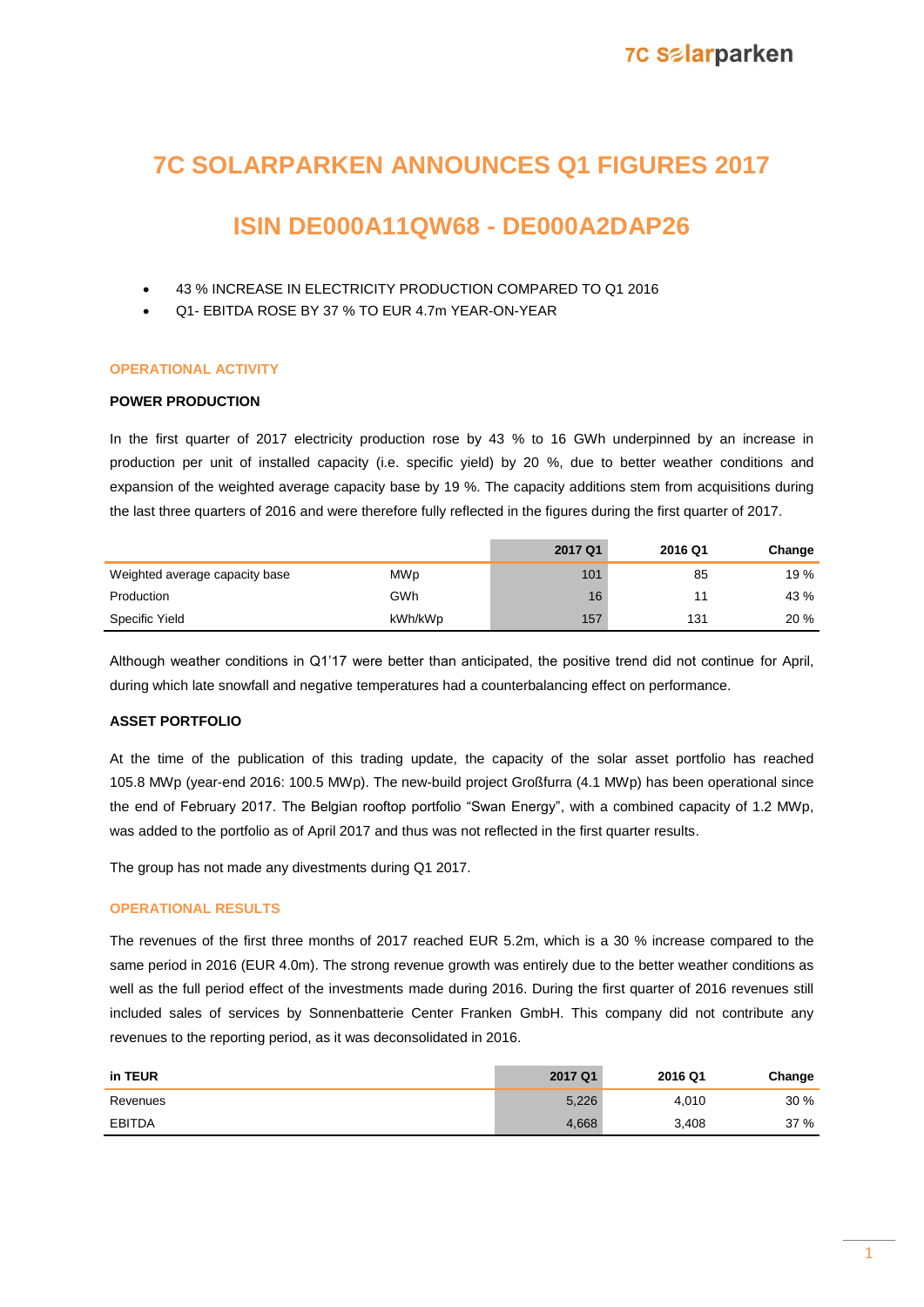The earnings before Interest, taxes, depreciation and amortization (EBITDA) for the reporting period were EUR 4.7m, which is a 37 % increase compared to the first three months of 2016.

The reported EBITDA of EUR 4.7m contains an one-off other operating income in the amount of EUR 0.7m related to a settlement within the context of the Optimization 2.0 program. In the previous year, EBITDA has been positively impacted by a gain of the deconsolidation of Solarpark Sonnenberg GmbH & Co. KG, which held the Blumenthal solar asset (EUR 0.4m).

### **FINANCIAL POSITION**

Compared to December, 31st 2016, the liquidity position went down by 8.5 % to EUR 27.4m at the end of the first quarter 2017. This results from a net working capital movement of minus EUR 6.5m in the reporting period, mostly originating from the payment of EPC invoices related to the solar installation in Großfurra. The financial debt of the group roughly remained the same at EUR 186.1m (-0.2 %) in comparison to the year-end. Scheduled repayments on existing loans were offset by new project loans related to the various new investments during 2016 and the first quarter of 2017 (e.g. Großfurra) as well as the full consolidation of KOGEP GmbH & Co. 122 KG (Halberstadt - 240 kWp). This project company was previously accounted as an associate using the equity method. As a result, the net debt of the group rose by EUR 2.1m to EUR 158.7m.

| <b>NET DEBT (in TEUR)</b> | 31.03.17 | 31.12.16 | Change   |
|---------------------------|----------|----------|----------|
| Financial debt            | 186,096  | 186.548  | $-0.2\%$ |
| Cash & Cash Equivalents   | 27,353   | 29.896   | -8.5 %   |
| Net Debt                  | 158,743  | 156,652  | $1.3\%$  |

#### **OTHER MAJOR EVENTS IN THE FIRST QUARTER 2017**

#### **OPTION EXERCISE**

In January 2017 68,487 new shares were issued due to exercises of options in December 2016 at the exercise price of EUR 1.98 per share, bringing new funds of TEUR 136.

# **PRIVATE PLACEMENT OF EUR 1.76M**

In January 2017, 7C Solarparken AG increased the capital by issuing 765,766 shares at an issue price of EUR 2.30 per share, supplying fresh capital worth EUR 1.76m.

#### **FULL CONSOLIDATION OF KOGEP GMBH & CO. 122 KG**

In January 2017, the group has obtained the general partnership share in KOGEP GmbH & Co. 122 KG, in which the group already owned a stake of 51.52 % in the limited partnership. In doing so, the group secured the majority of voting rights in this project company. As a result, control was obtained during the first quarter of 2017 and the accounting treatment changed accordingly from recognition as an associate to full consolidation. Neither gain nor goodwill was recognized in the reported figures for 2017Q1 due to the change in accounting treatment. Although, the operating results were not impacted, net debt rose by TEUR 438 as a result of the transaction.